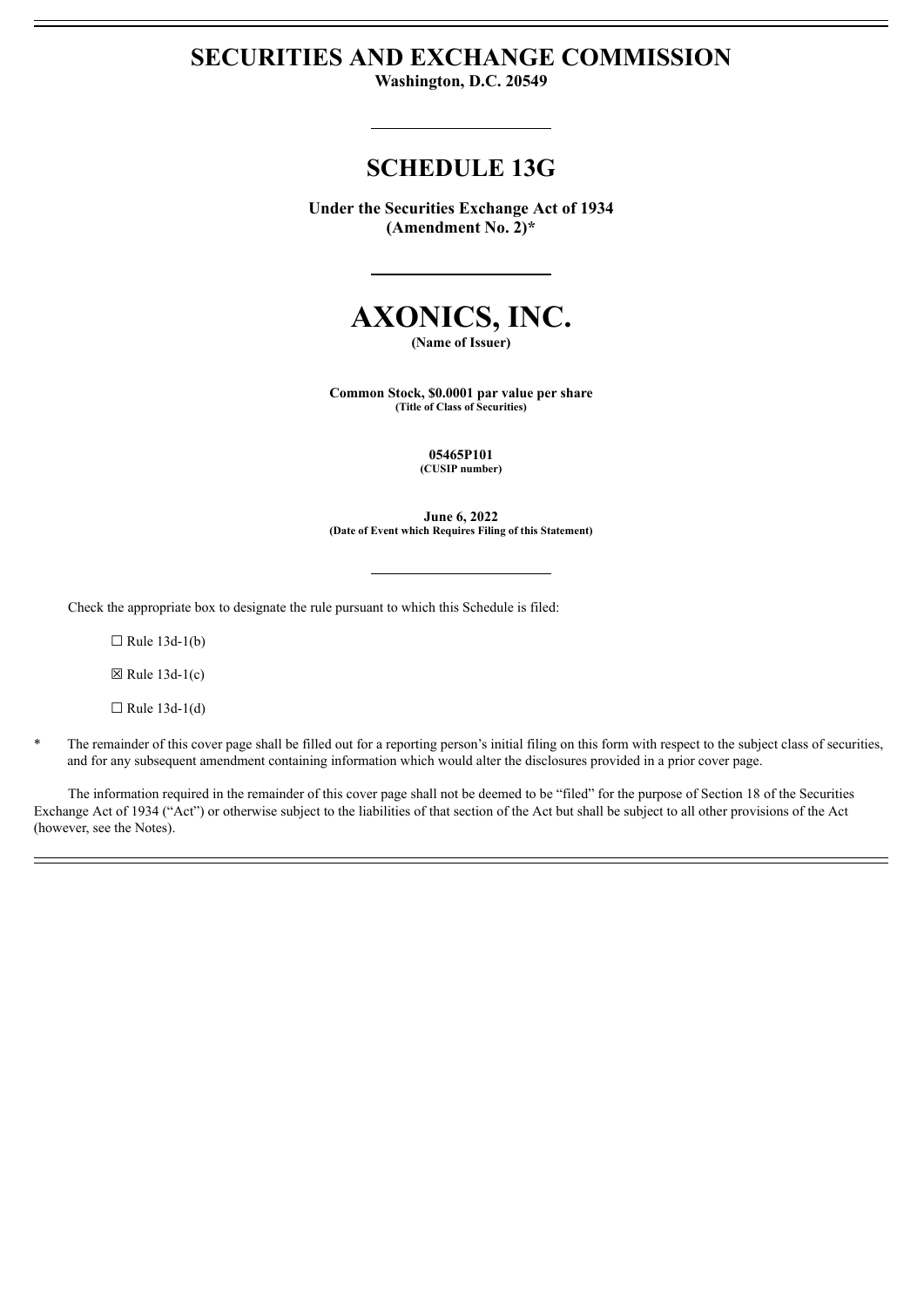|                                        | <b>CUSIP NO. 05465P101</b>            |                 |                                                                      | Page 1 of 7 Pages |  |  |
|----------------------------------------|---------------------------------------|-----------------|----------------------------------------------------------------------|-------------------|--|--|
|                                        | NAMES OF REPORTING PERSON             |                 |                                                                      |                   |  |  |
|                                        | Cooperatieve Gilde Healthcare IV U.A. |                 |                                                                      |                   |  |  |
|                                        |                                       |                 | I.R.S. IDENTIFICATION NOS. OF ABOVE PERSONS (ENTITIES ONLY)          |                   |  |  |
| $\overline{2}$                         | (a) $\Box$                            | $(b)$ $\square$ | CHECK THE APPROPRIATE BOX IF A MEMBER OF A GROUP*                    |                   |  |  |
| $\overline{3}$                         | <b>SEC USE ONLY</b>                   |                 |                                                                      |                   |  |  |
| $\overline{4}$                         |                                       |                 | CITIZENSHIP OR PLACE OF ORGANIZATION                                 |                   |  |  |
|                                        | The Netherlands                       |                 |                                                                      |                   |  |  |
|                                        |                                       | 5               | <b>SOLE VOTING POWER</b>                                             |                   |  |  |
|                                        | <b>NUMBER OF</b>                      |                 | $\overline{0}$                                                       |                   |  |  |
|                                        | <b>SHARES</b>                         | 6               | <b>SHARED VOTING POWER</b>                                           |                   |  |  |
| <b>BENEFICIALLY</b><br><b>OWNED BY</b> |                                       |                 | $\overline{0}$                                                       |                   |  |  |
|                                        | <b>EACH</b><br><b>REPORTING</b>       | $\tau$          | <b>SOLE DISPOSITIVE POWER</b>                                        |                   |  |  |
|                                        | <b>PERSON</b>                         |                 | $\theta$                                                             |                   |  |  |
|                                        | <b>WITH</b>                           | 8               | <b>SHARED DISPOSITIVE POWER</b>                                      |                   |  |  |
|                                        |                                       |                 | $\mathbf{0}$                                                         |                   |  |  |
| 9                                      |                                       |                 | AGGREGATE AMOUNT BENEFICIALLY OWNED BY EACH REPORTING PERSON         |                   |  |  |
|                                        | $\theta$                              |                 |                                                                      |                   |  |  |
| 10                                     |                                       |                 | CHECK BOX IF THE AGGREGATE AMOUNT IN ROW (9) EXCLUDES CERTAIN SHARES |                   |  |  |
|                                        | $\Box$                                |                 |                                                                      |                   |  |  |
| 11                                     |                                       |                 | PERCENT OF CLASS REPRESENTED BY AMOUNT IN ROW (9)                    |                   |  |  |
|                                        | $0\%$                                 |                 |                                                                      |                   |  |  |
| 12                                     |                                       |                 | TYPE OF REPORTING PERSON*                                            |                   |  |  |
|                                        | $\overline{O}O$                       |                 |                                                                      |                   |  |  |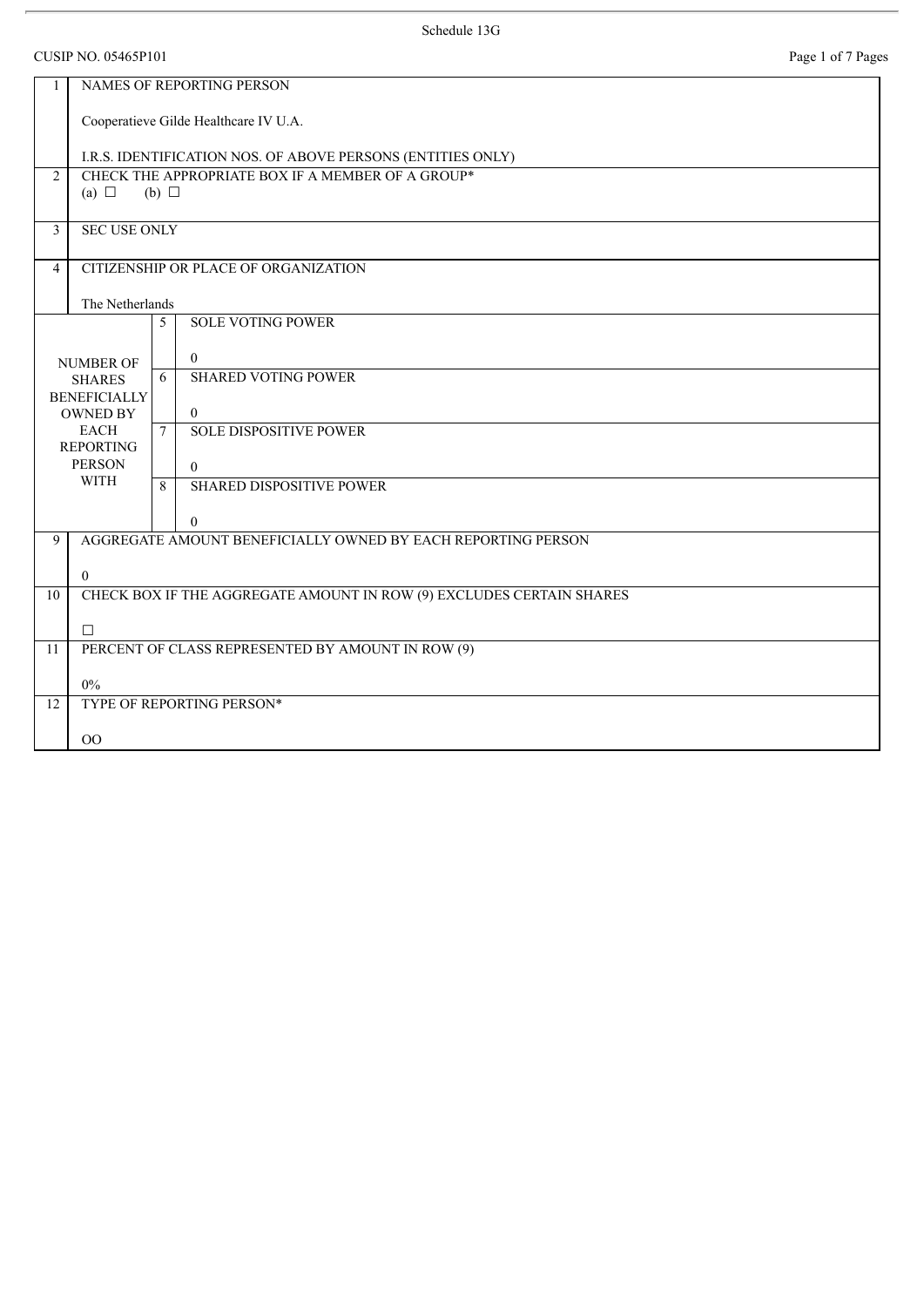CUSIP NO. 05465P101 Page 2 of 7 Pages

| Page 2 of 7 Pag |  |  |  |  |
|-----------------|--|--|--|--|
|-----------------|--|--|--|--|

| $\mathbf{1}$                           | NAMES OF REPORTING PERSON           |                 |                                                                          |  |  |
|----------------------------------------|-------------------------------------|-----------------|--------------------------------------------------------------------------|--|--|
|                                        | Gilde Healthcare IV Management B.V. |                 |                                                                          |  |  |
|                                        |                                     |                 | I.R.S. IDENTIFICATION NOS. OF ABOVE PERSONS (ENTITIES ONLY)              |  |  |
| $\overline{2}$                         |                                     |                 | CHECK THE APPROPRIATE BOX IF A MEMBER OF A GROUP*                        |  |  |
|                                        | (a) $\Box$                          | $(b)$ $\square$ |                                                                          |  |  |
| 3                                      | <b>SEC USE ONLY</b>                 |                 |                                                                          |  |  |
| $\overline{4}$                         |                                     |                 | CITIZENSHIP OR PLACE OF ORGANIZATION                                     |  |  |
|                                        | The Netherlands                     |                 |                                                                          |  |  |
|                                        |                                     | 5               | <b>SOLE VOTING POWER</b>                                                 |  |  |
|                                        | <b>NUMBER OF</b>                    |                 | $\boldsymbol{0}$                                                         |  |  |
|                                        | <b>SHARES</b>                       |                 | <b>SHARED VOTING POWER</b>                                               |  |  |
| <b>BENEFICIALLY</b><br><b>OWNED BY</b> |                                     |                 | $\overline{0}$                                                           |  |  |
| <b>EACH</b>                            |                                     | $\overline{7}$  | <b>SOLE DISPOSITIVE POWER</b>                                            |  |  |
|                                        | <b>REPORTING</b><br><b>PERSON</b>   |                 | $\overline{0}$                                                           |  |  |
|                                        | <b>WITH</b>                         | $\mathbf{8}$    | <b>SHARED DISPOSITIVE POWER</b>                                          |  |  |
|                                        |                                     |                 |                                                                          |  |  |
| 9                                      |                                     |                 | $\theta$<br>AGGREGATE AMOUNT BENEFICIALLY OWNED BY EACH REPORTING PERSON |  |  |
|                                        |                                     |                 |                                                                          |  |  |
| $10\,$                                 | $\theta$                            |                 | CHECK BOX IF THE AGGREGATE AMOUNT IN ROW (9) EXCLUDES CERTAIN SHARES     |  |  |
|                                        |                                     |                 |                                                                          |  |  |
| 11                                     | $\Box$                              |                 | PERCENT OF CLASS REPRESENTED BY AMOUNT IN ROW (9)                        |  |  |
|                                        |                                     |                 |                                                                          |  |  |
|                                        | $0\%$                               |                 | TYPE OF REPORTING PERSON*                                                |  |  |
| 12                                     |                                     |                 |                                                                          |  |  |
|                                        | O <sub>O</sub>                      |                 |                                                                          |  |  |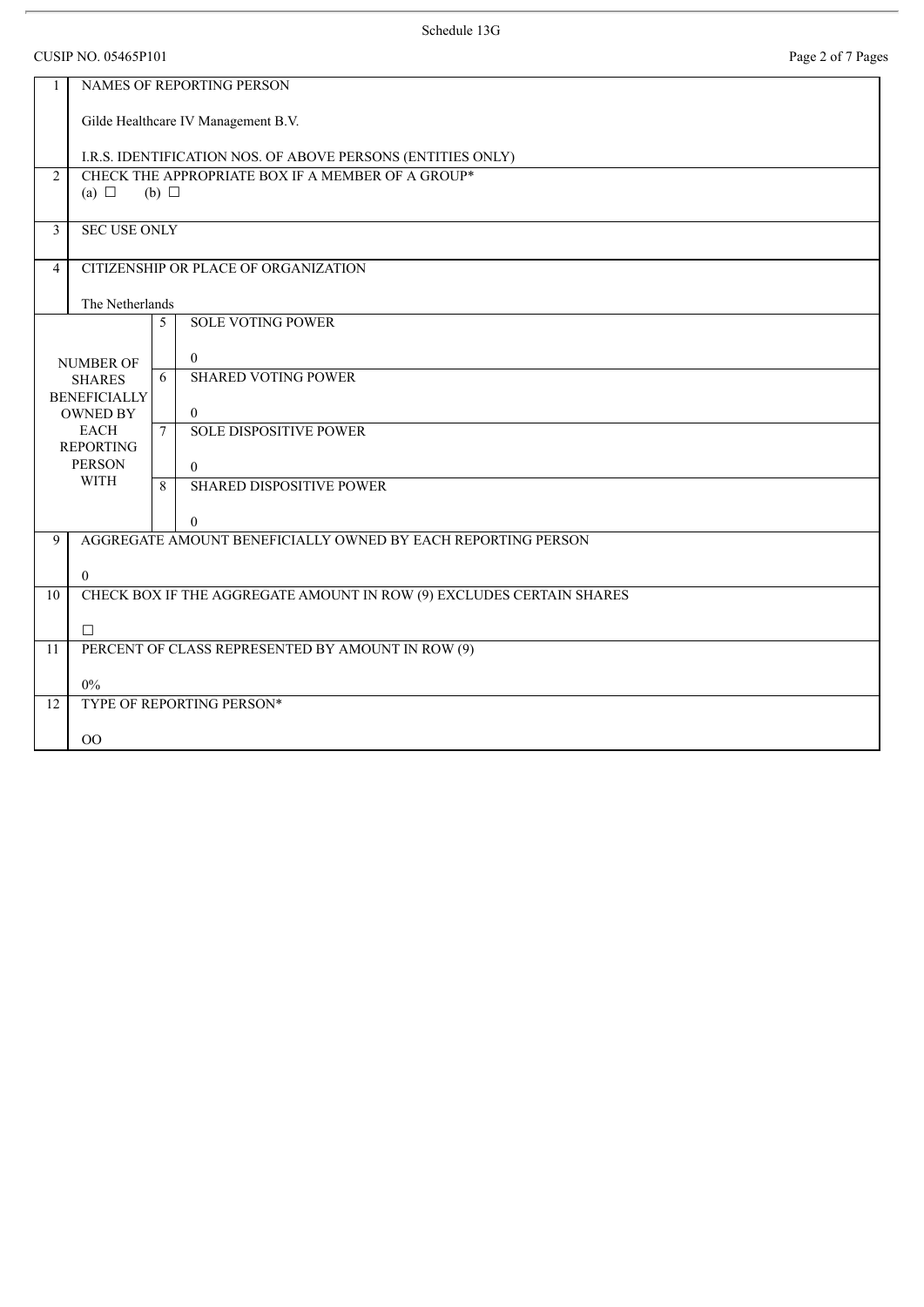|                | <b>CUSIP NO. 05465P101</b>             |                 |                                                                      | Page 3 of 7 Pages |  |  |
|----------------|----------------------------------------|-----------------|----------------------------------------------------------------------|-------------------|--|--|
| $\mathbf{1}$   | NAMES OF REPORTING PERSON              |                 |                                                                      |                   |  |  |
|                |                                        |                 | Gilde Healthcare Holding B.V.                                        |                   |  |  |
|                |                                        |                 | I.R.S. IDENTIFICATION NOS. OF ABOVE PERSONS (ENTITIES ONLY)          |                   |  |  |
| 2              | (a) $\Box$                             | $(b)$ $\square$ | CHECK THE APPROPRIATE BOX IF A MEMBER OF A GROUP*                    |                   |  |  |
| $\mathbf{3}$   | <b>SEC USE ONLY</b>                    |                 |                                                                      |                   |  |  |
| $\overline{4}$ |                                        |                 | CITIZENSHIP OR PLACE OF ORGANIZATION                                 |                   |  |  |
|                | The Netherlands                        |                 |                                                                      |                   |  |  |
|                |                                        | 5               | <b>SOLE VOTING POWER</b>                                             |                   |  |  |
|                | <b>NUMBER OF</b>                       |                 | $\overline{0}$                                                       |                   |  |  |
|                | <b>SHARES</b>                          |                 | <b>SHARED VOTING POWER</b>                                           |                   |  |  |
|                | <b>BENEFICIALLY</b><br><b>OWNED BY</b> |                 | $\overline{0}$                                                       |                   |  |  |
|                | <b>EACH</b>                            | $\tau$          | <b>SOLE DISPOSITIVE POWER</b>                                        |                   |  |  |
|                | <b>REPORTING</b><br><b>PERSON</b>      |                 | $\theta$                                                             |                   |  |  |
|                | WITH                                   | 8               | <b>SHARED DISPOSITIVE POWER</b>                                      |                   |  |  |
|                |                                        |                 | $\overline{0}$                                                       |                   |  |  |
| 9              |                                        |                 | AGGREGATE AMOUNT BENEFICIALLY OWNED BY EACH REPORTING PERSON         |                   |  |  |
|                | $\theta$                               |                 |                                                                      |                   |  |  |
| 10             |                                        |                 | CHECK BOX IF THE AGGREGATE AMOUNT IN ROW (9) EXCLUDES CERTAIN SHARES |                   |  |  |
|                | $\Box$                                 |                 |                                                                      |                   |  |  |
| 11             |                                        |                 | PERCENT OF CLASS REPRESENTED BY AMOUNT IN ROW (9)                    |                   |  |  |
|                |                                        |                 |                                                                      |                   |  |  |
| 12             | $0\%$                                  |                 | TYPE OF REPORTING PERSON*                                            |                   |  |  |
|                |                                        |                 |                                                                      |                   |  |  |
|                | OO                                     |                 |                                                                      |                   |  |  |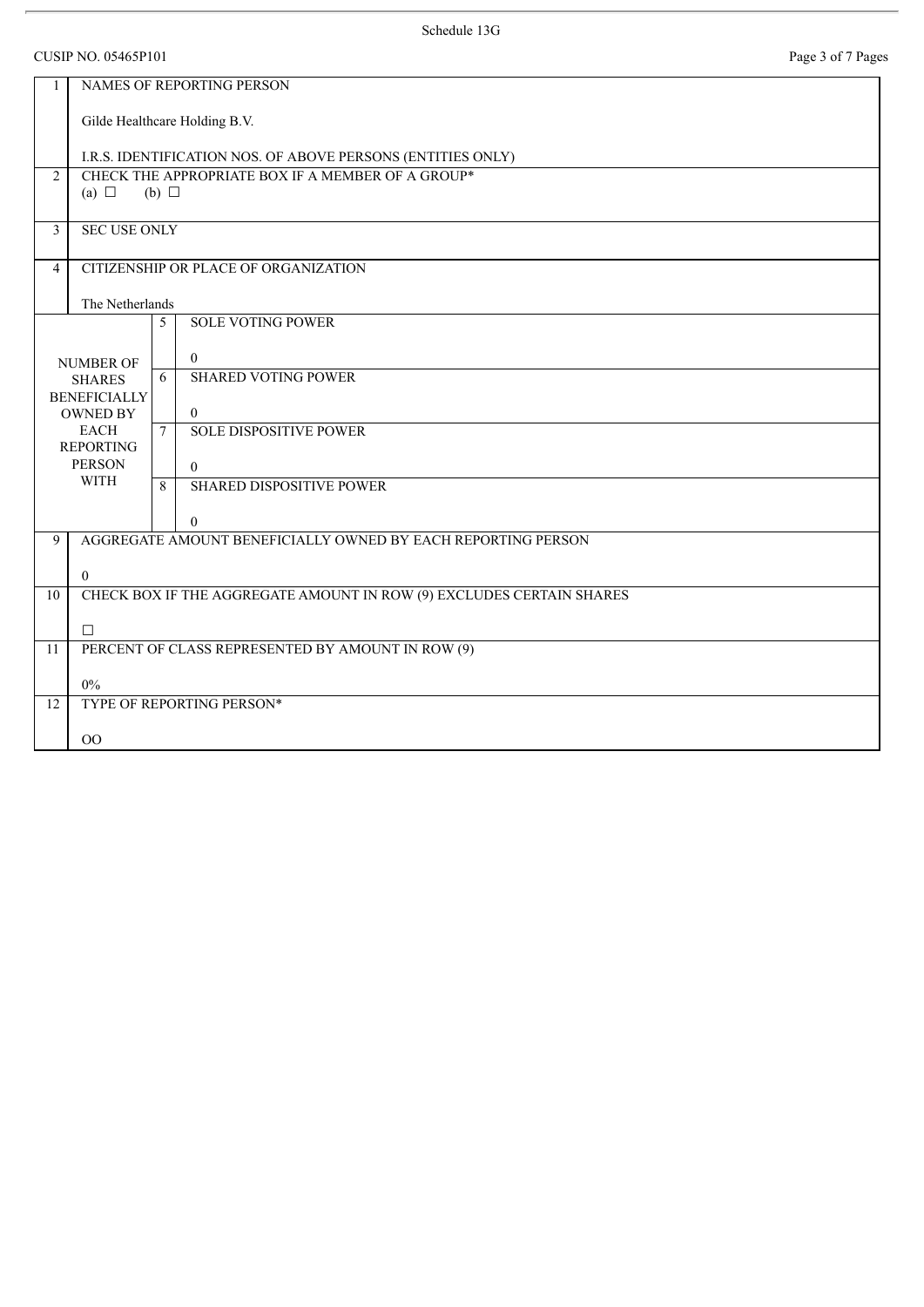CUSIP NO. 05465P101 Page 4 of 7 Pages

| $\mathbf{1}$                         | NAMES OF REPORTING PERSON                     |              |                                                                          |  |  |
|--------------------------------------|-----------------------------------------------|--------------|--------------------------------------------------------------------------|--|--|
|                                      | Manapouri B.V. (100% owned by Edwin de Graaf) |              |                                                                          |  |  |
| $\overline{2}$                       | (a) $\Box$                                    | $(b)$ $\Box$ | CHECK THE APPROPRIATE BOX IF A MEMBER OF A GROUP*                        |  |  |
|                                      |                                               |              |                                                                          |  |  |
| $\overline{3}$                       | <b>SEC USE ONLY</b>                           |              |                                                                          |  |  |
| 4                                    | CITIZENSHIP OR PLACE OF ORGANIZATION          |              |                                                                          |  |  |
|                                      | The Netherlands                               |              |                                                                          |  |  |
|                                      |                                               | 5            | <b>SOLE VOTING POWER</b>                                                 |  |  |
|                                      | <b>NUMBER OF</b>                              |              | $\overline{0}$                                                           |  |  |
| <b>SHARES</b><br><b>BENEFICIALLY</b> |                                               | 6            | <b>SHARED VOTING POWER</b>                                               |  |  |
| <b>OWNED BY</b>                      |                                               |              | $\overline{0}$                                                           |  |  |
|                                      | <b>EACH</b><br><b>REPORTING</b>               | $\tau$       | <b>SOLE DISPOSITIVE POWER</b>                                            |  |  |
|                                      | <b>PERSON</b><br><b>WITH</b>                  |              | $\theta$                                                                 |  |  |
|                                      |                                               | $\mathbf{8}$ | <b>SHARED DISPOSITIVE POWER</b>                                          |  |  |
| 9                                    |                                               |              | $\Omega$<br>AGGREGATE AMOUNT BENEFICIALLY OWNED BY EACH REPORTING PERSON |  |  |
|                                      |                                               |              |                                                                          |  |  |
| 10                                   | $\mathbf{0}$                                  |              | CHECK BOX IF THE AGGREGATE AMOUNT IN ROW (9) EXCLUDES CERTAIN SHARES     |  |  |
|                                      |                                               |              |                                                                          |  |  |
| 11                                   | $\Box$                                        |              | PERCENT OF CLASS REPRESENTED BY AMOUNT IN ROW (9)                        |  |  |
|                                      | $0\%$                                         |              |                                                                          |  |  |
| 12                                   |                                               |              | TYPE OF REPORTING PERSON*                                                |  |  |
|                                      | 00                                            |              |                                                                          |  |  |
|                                      |                                               |              |                                                                          |  |  |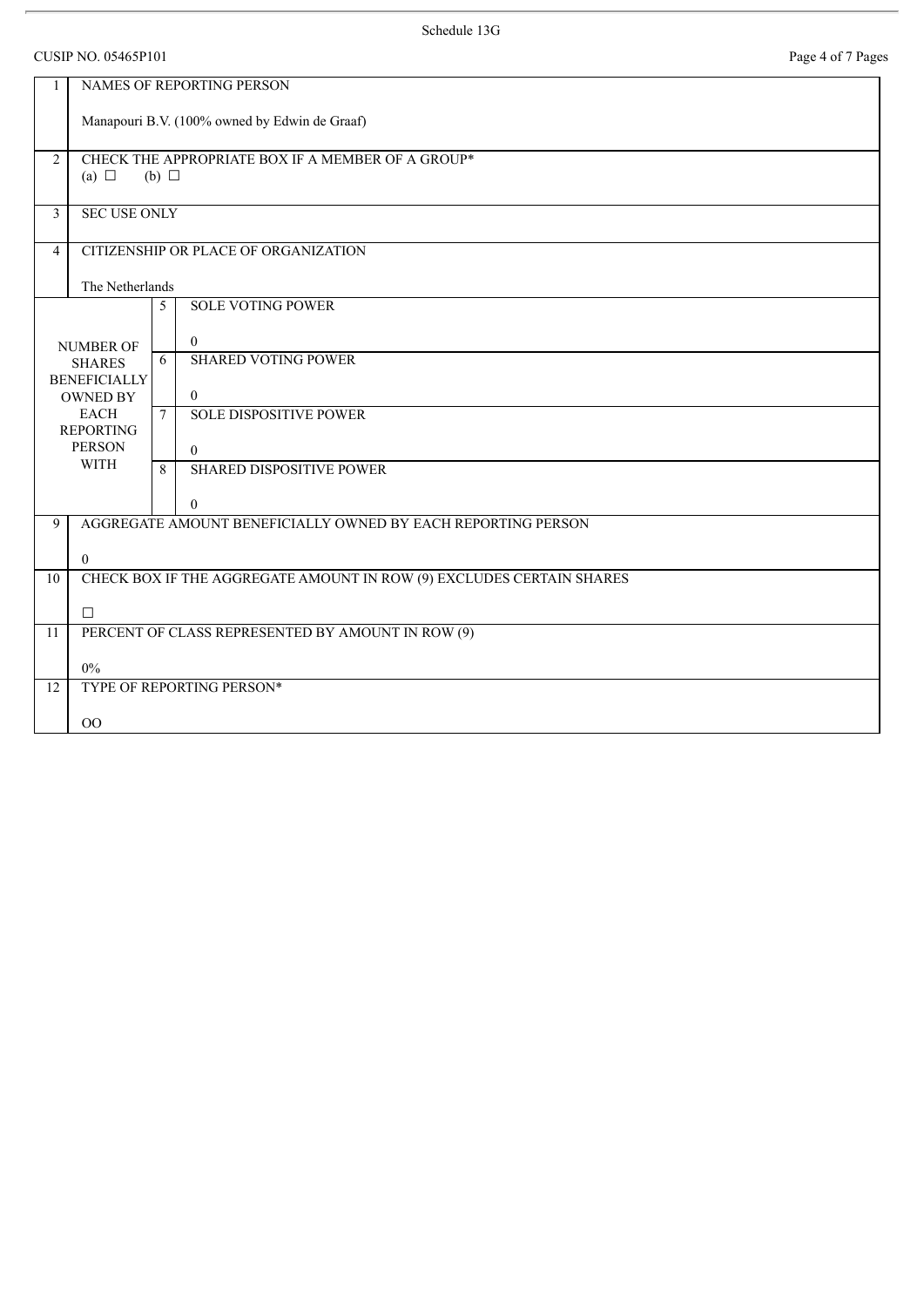## CUSIP NO. 05465P101 Page 5 of 7 Pages

| Page 5 of 7 Pages |  |  |  |  |
|-------------------|--|--|--|--|
|-------------------|--|--|--|--|

| $\mathbf{1}$    |                                                        | NAMES OF REPORTING PERSON                                            |  |  |  |
|-----------------|--------------------------------------------------------|----------------------------------------------------------------------|--|--|--|
|                 | Martemanshurk B.V. (100% owned by Pieter van der Meer) |                                                                      |  |  |  |
| $\overline{2}$  | (a) $\Box$                                             | CHECK THE APPROPRIATE BOX IF A MEMBER OF A GROUP*<br>$(b)$ $\square$ |  |  |  |
| $\mathbf{3}$    | <b>SEC USE ONLY</b>                                    |                                                                      |  |  |  |
| $\overline{4}$  |                                                        | CITIZENSHIP OR PLACE OF ORGANIZATION                                 |  |  |  |
|                 | The Netherlands                                        |                                                                      |  |  |  |
|                 |                                                        | <b>SOLE VOTING POWER</b><br>5                                        |  |  |  |
|                 | <b>NUMBER OF</b>                                       | $\overline{0}$                                                       |  |  |  |
|                 | <b>SHARES</b>                                          | <b>SHARED VOTING POWER</b><br>6                                      |  |  |  |
|                 | <b>BENEFICIALLY</b><br><b>OWNED BY</b>                 | $\overline{0}$                                                       |  |  |  |
|                 | <b>EACH</b><br><b>REPORTING</b>                        | <b>SOLE DISPOSITIVE POWER</b><br>$\tau$                              |  |  |  |
| <b>PERSON</b>   |                                                        | $\theta$                                                             |  |  |  |
|                 | <b>WITH</b>                                            | <b>SHARED DISPOSITIVE POWER</b><br>$\mathbf{8}$                      |  |  |  |
|                 |                                                        | $\overline{0}$                                                       |  |  |  |
| 9               |                                                        | AGGREGATE AMOUNT BENEFICIALLY OWNED BY EACH REPORTING PERSON         |  |  |  |
|                 | $\overline{0}$                                         |                                                                      |  |  |  |
| 10              |                                                        | CHECK BOX IF THE AGGREGATE AMOUNT IN ROW (9) EXCLUDES CERTAIN SHARES |  |  |  |
|                 | $\Box$                                                 |                                                                      |  |  |  |
| 11              |                                                        | PERCENT OF CLASS REPRESENTED BY AMOUNT IN ROW (9)                    |  |  |  |
|                 | $0\%$                                                  |                                                                      |  |  |  |
| $\overline{12}$ |                                                        | TYPE OF REPORTING PERSON*                                            |  |  |  |
|                 | OO                                                     |                                                                      |  |  |  |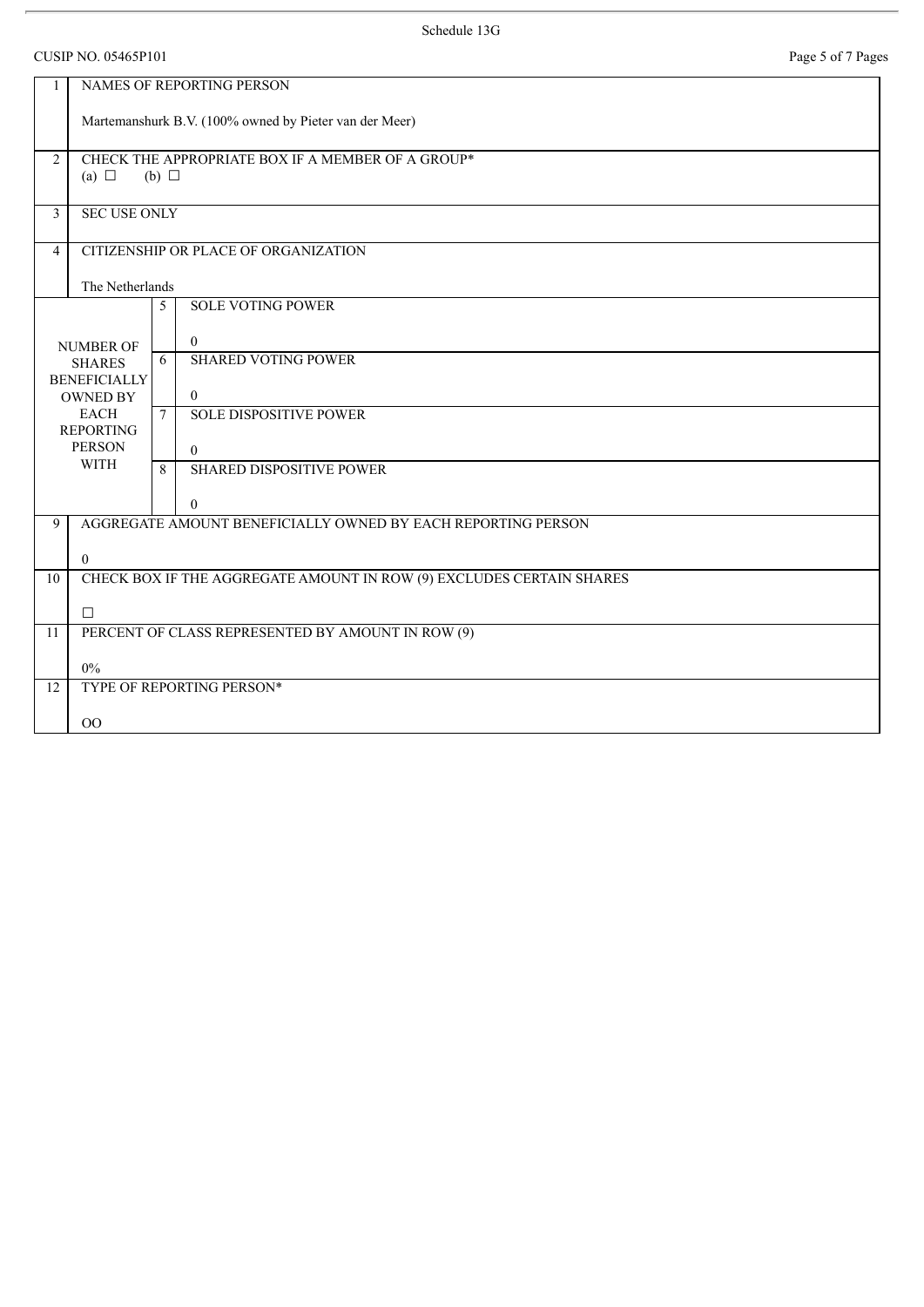CUSIP NO. 05465P101 Page 6 of 7 Pages

| Item $1(a)$ . | Name of Issuer:                                                                                                                                                                                                                                   |
|---------------|---------------------------------------------------------------------------------------------------------------------------------------------------------------------------------------------------------------------------------------------------|
|               | Axonics, Inc.                                                                                                                                                                                                                                     |
| Item $1(b)$ . | Address of Issuer's Principal Executive Offices:<br>26 Technology Drive, Irvine, California 92618                                                                                                                                                 |
| Item $2(a)$ . | Name of Person Filing:<br>Cooperatieve Gilde Healthcare IV U.A.<br>Gilde Healthcare IV Management B.V.<br>Gilde Healhcare Holding B.V.<br>Manapouri B.V. (100% owned by Edwin de Graaf)<br>Martemanshurk B.V. (100% owned by Pieter van der Meer) |
| Item $2(b)$ . | Address of Principal Business Office or, if None, Residence:<br>c/o Gilde Healthcare Partners B.V.<br>Newtonlaan 91<br>3584 BP Utrecht<br>The Netherlands                                                                                         |
| Item $2(c)$ . | Citizenship:<br>Each of the reporting persons is organized and based in the Netherlands.                                                                                                                                                          |
| Item $2(d)$ . | Title of Class of Securities:<br>Common Stock, par value \$0.0001 per share ("Common Stock")                                                                                                                                                      |
| Item $2(e)$ . | <b>CUSIP No.:</b><br>05465P101                                                                                                                                                                                                                    |
| Item 3.       | If This Statement is Filed Pursuant to $\S_8$ 240.13d-1(b) or 240.13d-2(b) or (c), Check Whether the Person Filing is a:<br>Not applicable.                                                                                                       |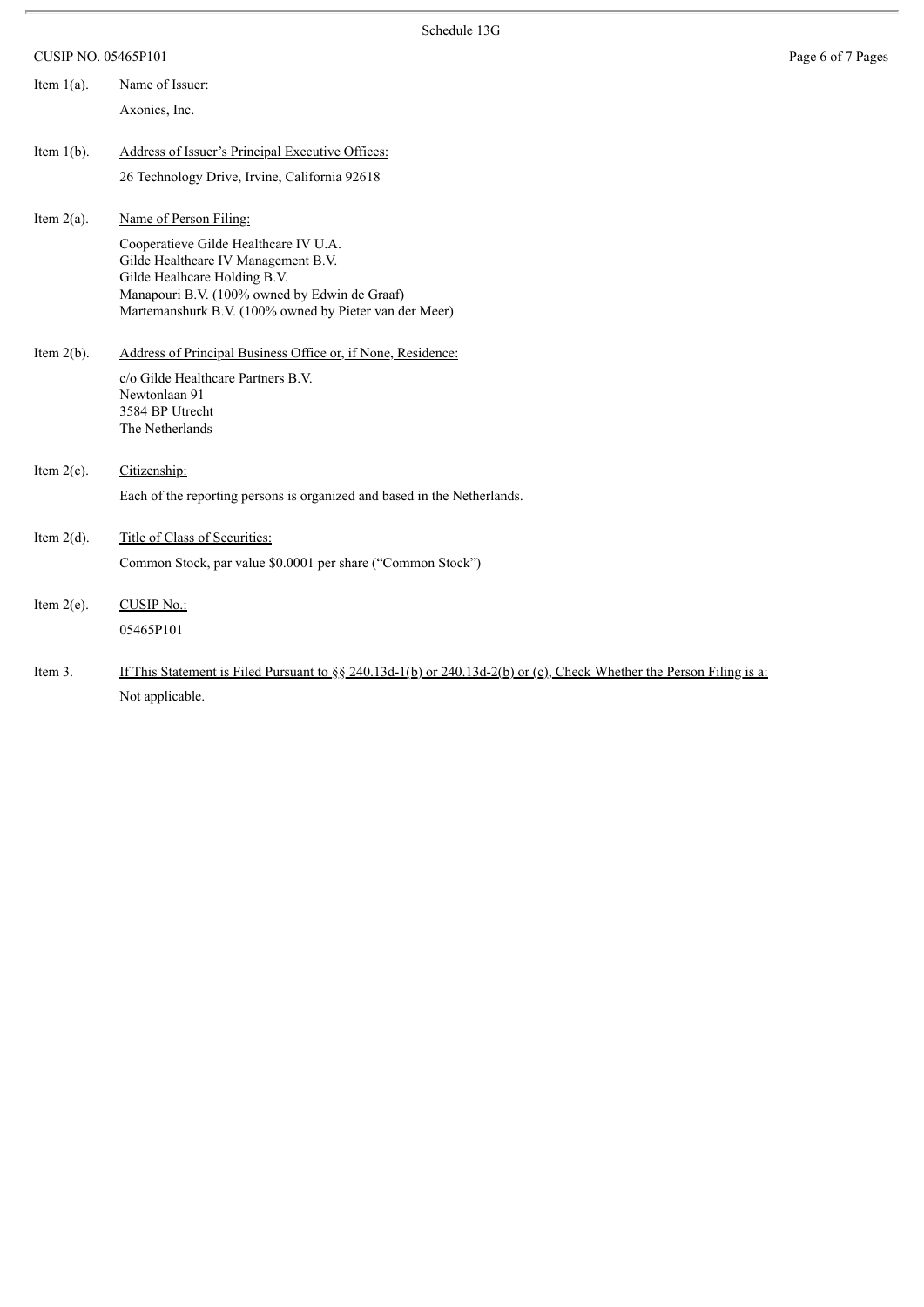| Item 4.     | Ownership                                                                                                                                                                                                                                                                                                                                                                                                                                                                          |
|-------------|------------------------------------------------------------------------------------------------------------------------------------------------------------------------------------------------------------------------------------------------------------------------------------------------------------------------------------------------------------------------------------------------------------------------------------------------------------------------------------|
|             | Cooperatieve Gilde Healthcare IV U.A. ("Gilde Healthcare") no longer beneficially owns shares of the Issuer. Gilde Healthcare IV<br>Management B.V. is the manager of Gilde Healthcare and is fully owned by Gilde Healthcare Holding B.V. The managing directors of<br>Gilde Healthcare Holding B.V. are Manapouri B.V. (of which Edwin de Graaf is the owner and managing director) and Martemanshurk<br>B.V. (of which Pieter van der Meer is the owner and managing director). |
| Item 5.     | Ownership of 5 Percent or Less of a Class                                                                                                                                                                                                                                                                                                                                                                                                                                          |
|             | If this statement is being filed to report the fact that as of the date hereof the reporting person has ceased to be the beneficial owner of<br>more than 5 percent of the class of securities, check the following $[\boxtimes]$ .                                                                                                                                                                                                                                                |
| Item 6.     | Ownership of More than 5 Percent on Behalf of Another Person                                                                                                                                                                                                                                                                                                                                                                                                                       |
|             | Not Applicable.                                                                                                                                                                                                                                                                                                                                                                                                                                                                    |
| Item 7.     | <u>Identification and Classification of the Subsidiary Which Acquired the Security Being Reported on by the Parent Holding Company or</u><br>Control Person                                                                                                                                                                                                                                                                                                                        |
|             | See Item $4(a)$ above.                                                                                                                                                                                                                                                                                                                                                                                                                                                             |
| Item 8.     | Identification and Classification of Members of the Group                                                                                                                                                                                                                                                                                                                                                                                                                          |
|             | Not Applicable.                                                                                                                                                                                                                                                                                                                                                                                                                                                                    |
| Item 9.     | Notice of Dissolution of Group                                                                                                                                                                                                                                                                                                                                                                                                                                                     |
|             | Not Applicable.                                                                                                                                                                                                                                                                                                                                                                                                                                                                    |
| Item $10$ . | Certifications                                                                                                                                                                                                                                                                                                                                                                                                                                                                     |
|             | $-11 - 11 - 0 = 1$<br>$\mathbf{1}$ $\mathbf{1}$ $\mathbf{1}$ $\mathbf{1}$ $\mathbf{1}$ $\mathbf{1}$ $\mathbf{1}$ $\mathbf{1}$ $\mathbf{1}$ $\mathbf{1}$ $\mathbf{1}$ $\mathbf{1}$ $\mathbf{1}$                                                                                                                                                                                                                                                                                     |

By signing below I certify that, to the best of my knowledge and belief, the securities referred to above were acquired and are not held for the purpose of or with the effect of changing or influencing the control of the issuer of the securities and were not acquired and are not held in connection with or as a participant in any transaction having that purpose or effect, other than activities solely in connection with a nomination under § 240.14a-11.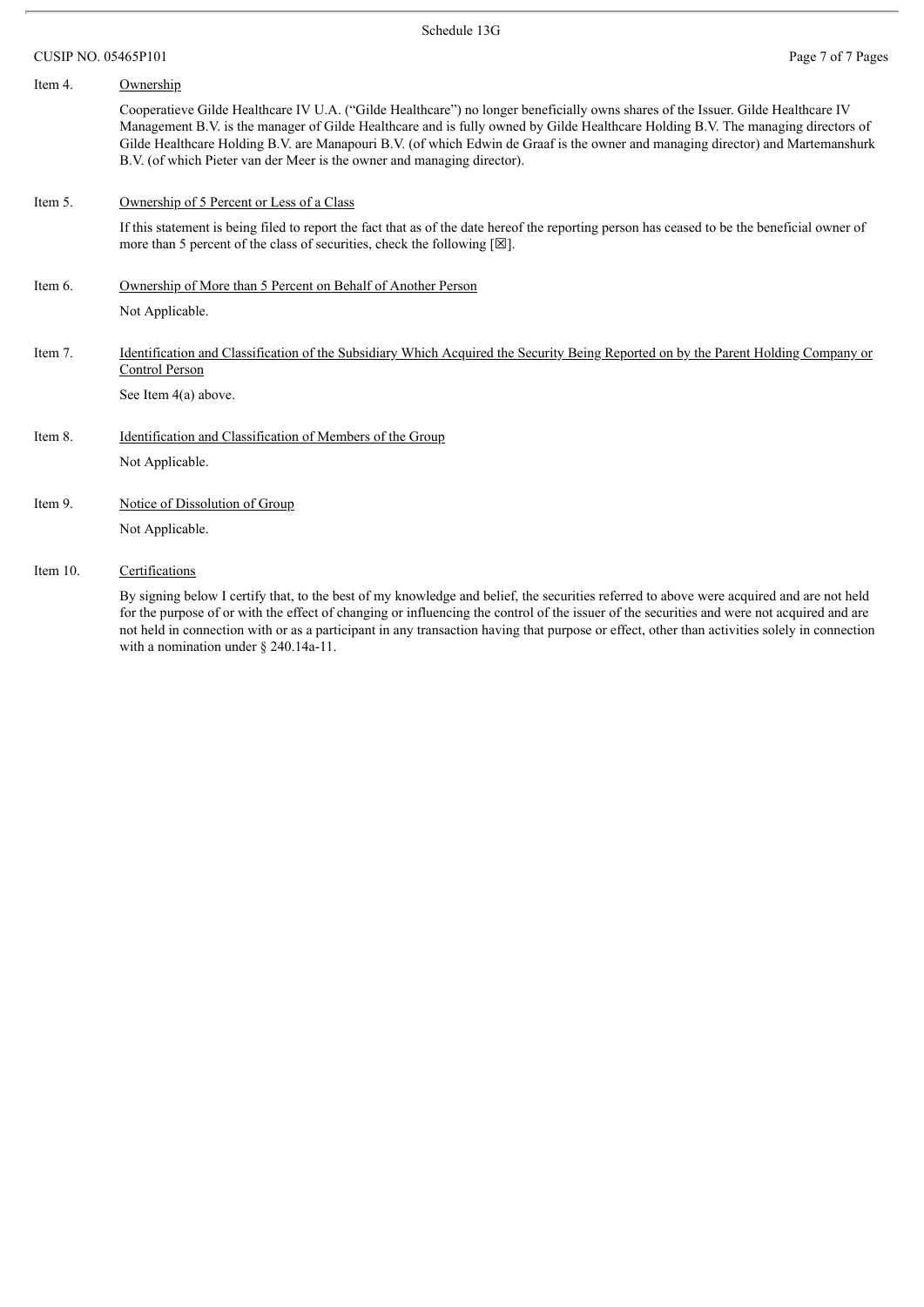## EXHIBIT INDEX

**Exhibit**

**Description** 

Exhibit 1 Joint Filing Agreement, as required by Rule 13d-1(k)(1) under the Securities Exchange Act of 1934, as amended.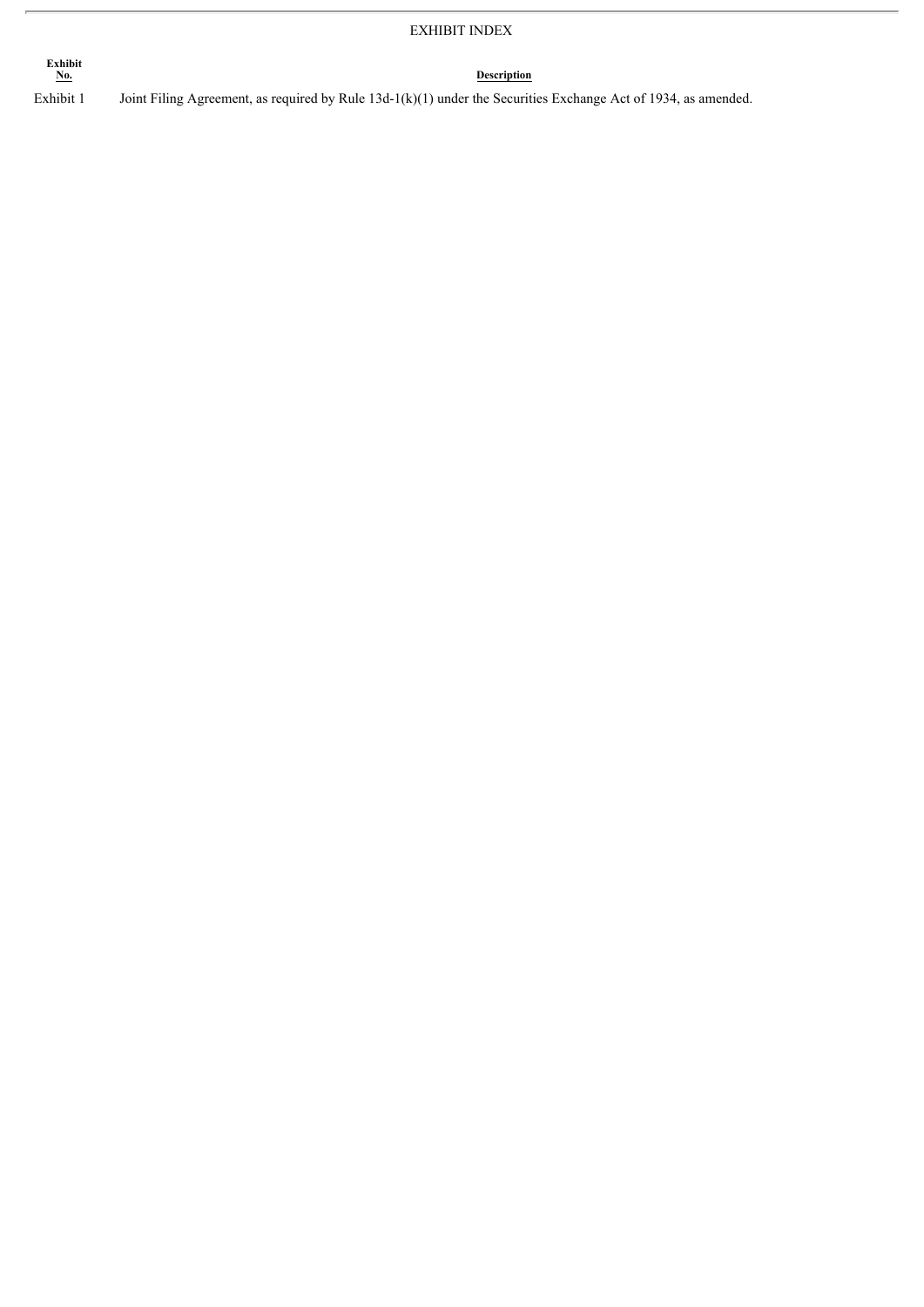## **Signatures**

After reasonable inquiry and to the best knowledge and belief of the undersigned, such person certifies that the information set forth in this Statement with respect to such person is true, complete and correct.

#### Dated: June 6, 2022 COOPERATIEVE GILDE HEALTHCARE IV U.A.

By: GILDE HEALTHCARE IV MANAGEMENT B.V. Its: Manager

By: /s/ Edwin de Graaf

Name: Edwin de Graaf Title: Managing Director

### GILDE HEALTHCARE IV MANAGEMENT B.V.

By: /s/ Edwin de Graaf Name: Edwin de Graaf Title: Managing Director

## GILDE HEALTHCARE HOLDING B.V.

By: /s/ Edwin de Graaf Name: Edwin de Graaf<br>Title: Managing Direc Managing Director

## MANAPOURI B.V.

By: /s/ Edwin de Graaf Name: Edwin de Graaf Title: Managing Director

## MARTEMANSHURK B.V.

By: /s/ Pieter van der Meer

Name: Pieter van der Meer Title: Managing Director